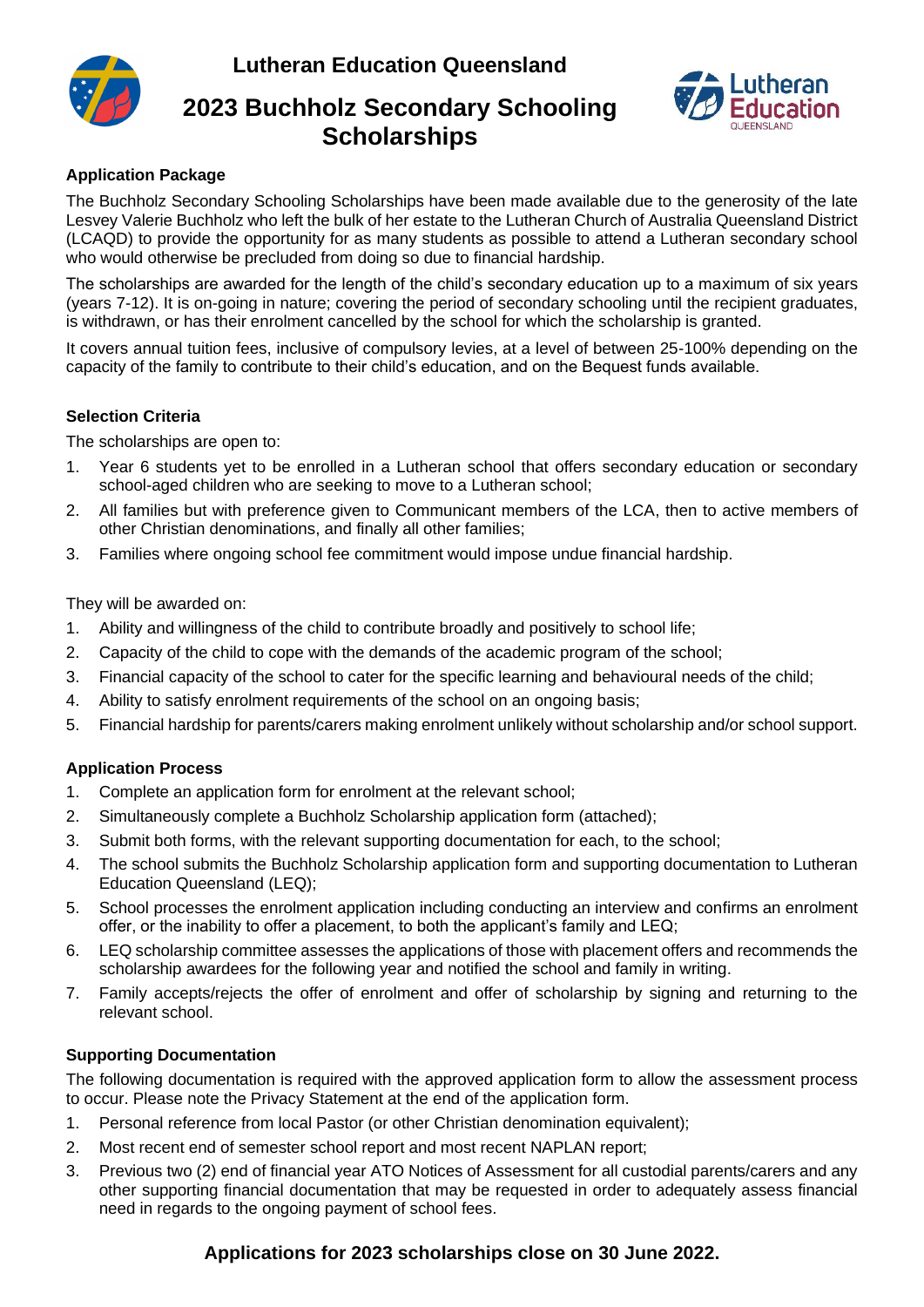

**Lutheran Education Queensland** 

# 2023 Buchholz Secondary Schooling<br>Scholarships



# **Application Form**

| <b>Parent/Guardian's Details:</b>       |                                                                    |     |           |
|-----------------------------------------|--------------------------------------------------------------------|-----|-----------|
|                                         |                                                                    |     |           |
|                                         |                                                                    |     |           |
|                                         |                                                                    |     |           |
|                                         |                                                                    |     |           |
|                                         | Contact numbers: (H) ____________________________                  |     |           |
|                                         |                                                                    |     |           |
| <b>Scholarship Applicant's Details:</b> |                                                                    |     |           |
|                                         |                                                                    |     |           |
|                                         |                                                                    |     |           |
|                                         |                                                                    |     |           |
| <b>Church Membership</b>                |                                                                    |     |           |
|                                         |                                                                    |     |           |
|                                         |                                                                    |     |           |
|                                         |                                                                    |     |           |
|                                         | Has a personal reference from Pastor/Clergy/Teacher been attached? | Yes | <b>No</b> |
|                                         | <b>Lutheran School Seeking Secondary Enrolment</b>                 |     |           |
|                                         |                                                                    |     |           |
|                                         |                                                                    |     |           |
|                                         |                                                                    |     |           |
|                                         | Has an application for enrolment been submitted?                   | Yes | No        |